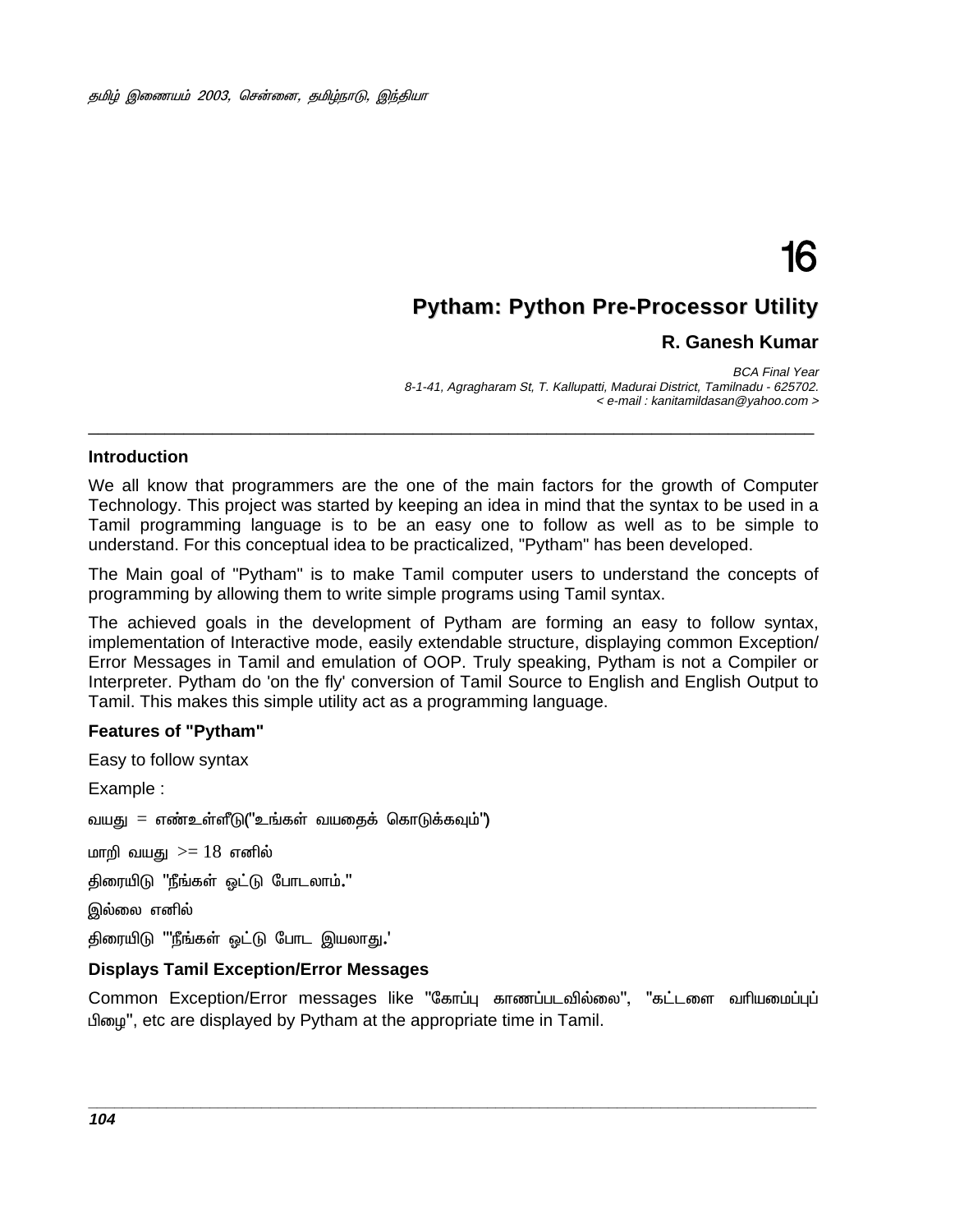# **Write and Run in Interactive Mode**

In Interactive Mode, 'code snippets' which are entered are executed immediately at the next line. This makes learning process quick and easy.

# **Platform Independent**

Pytham can be used in Linux (Mandrake 9.0) using Tamil console (முனையம்). In Windows there is no support for changing of DOS console font. But we can use GUI TELNET program as a DOS emulator which allows us to changing of fonts or we can use editors such as 'SciTE'. But these editors don't provide full support (ex. Interactive Mode) like consoles.

#### **Easily Extendable**

Pytham depends on a text file in which Tamil keywords and their equivalent English keywords are stored. Since changing of Tamil keywords in that file do not require any modification in the "Pytham" source code. So Pytham can be easily extended for new keywords by adding it in the Keyword file.

\_\_\_\_\_\_\_\_\_\_\_\_\_\_\_\_\_\_\_\_\_\_\_\_\_\_\_\_\_\_\_\_\_\_\_\_\_\_\_\_\_\_\_\_\_\_\_\_\_\_\_\_\_\_\_\_\_\_\_\_\_\_\_\_\_\_\_\_\_\_\_\_\_\_\_\_\_\_\_\_\_\_\_\_

# **Object Oriented Programming**

Object Oriented Programming can be emulated by Pytham.

**Architecture**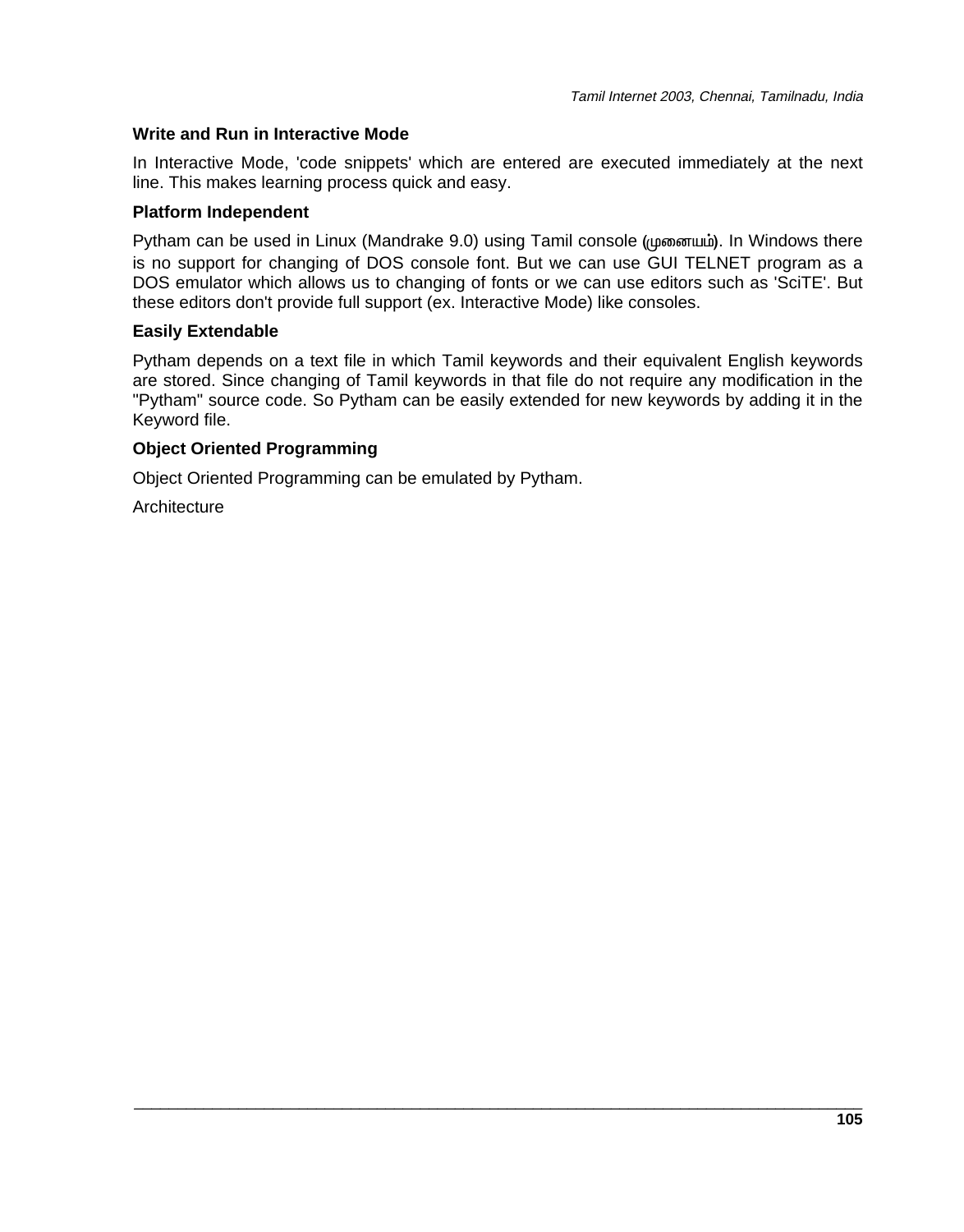

# **Implementation of Pytham**

# **Introduction to Python**

Python is an easy to learn, powerful programming language. It has efficient high-level data structures and a simple but effective approach to object-oriented programming. Python's elegant syntax and dynamic typing, together with its interpreted nature, make it an ideal language for scripting and rapid application development in many areas on most platforms. For all the above reasons and also its syntax exactly matches the Tamil syntax idea in mind. So Python is used as a backend language for Pytham and also for the development of Pytham.

# **Character Conversion Unit**

Python only supports characters which has ASCII value of 128 (7-bit) or less than 128 for its keywords and variable names. But in our 'TSCII Tamil fonts', all Tamil characters have ASCII value of above 128. So, for Python to support Tamil Characters, a 'Character Conversion Unit' has been implemented. This unit translates every Tamil character into its phonetically equal English character set. For example, "5" is translated into 'tha\_', " $\Delta$ " is translated into 'mi\_' and so on. Here, the underscore is used to separate Tamil characters which are represented by two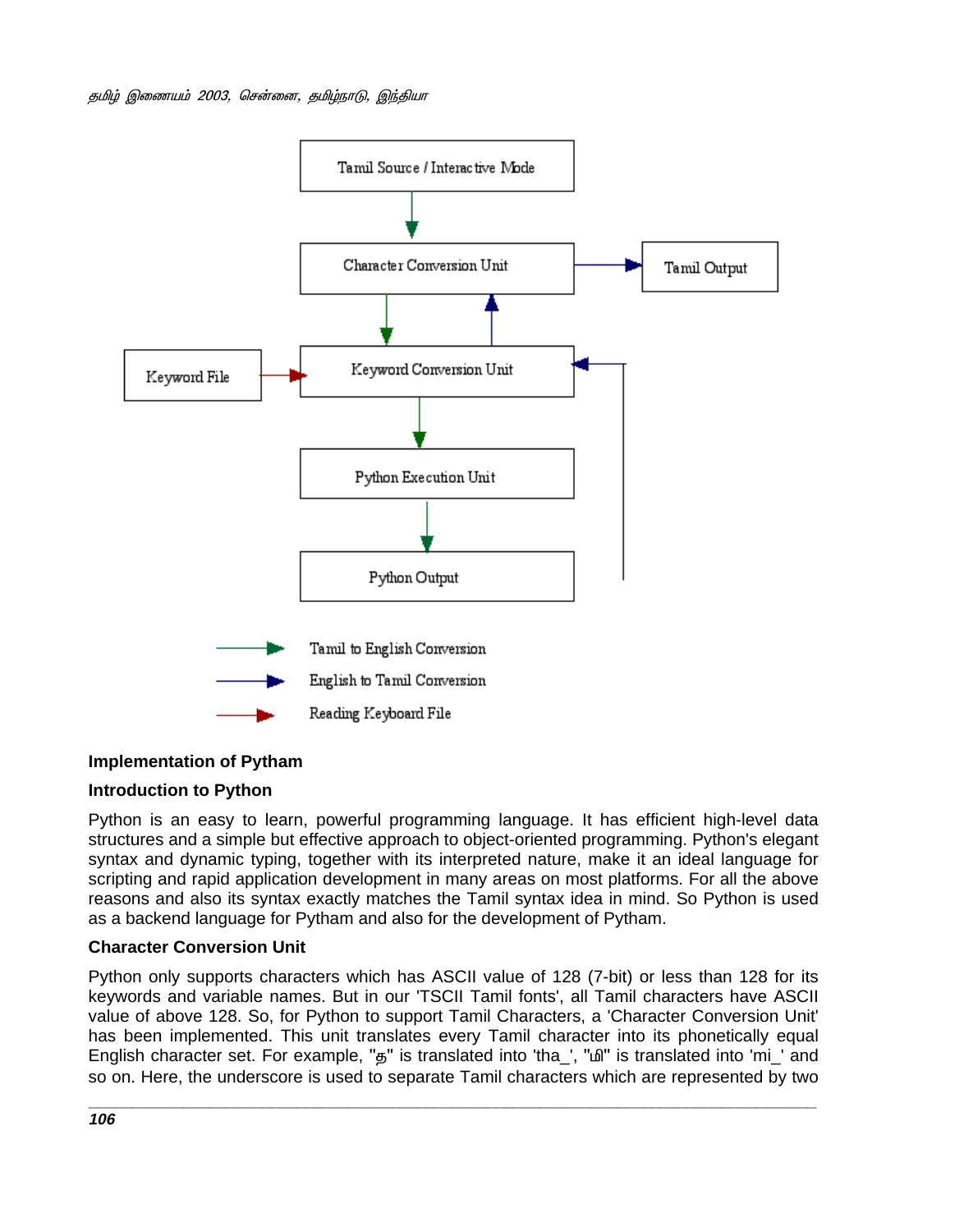or more characters in English. For example, if we have a word 'THAMIL' and 'AMMA', Pytham cannot understand character 'A' in 'THAMIL' which is for " $\sigma$ " and the first 'A' in 'AMMA' which is for " $\omega$ ". Hence, Pytham represent these words as 'THA\_MI\_L\_' and 'A\_M\_MA\_'.

# **Keyword Conversion Unit**

'Keyword Conversion Unit' converts Tamil Keywords into Python Keywords. For example "திரையிடு" is translated into 'thi\_rai\_yi\_tu' by 'Character Conversion Unit' and then 'thi\_rai\_yi\_tu' is translated into its equivalent 'print' by 'Keyword Conversion Unit'. Pytham depends on a text file in which Tamil keywords and their equivalent English keywords are stored. The 'Keyword Conversion Unit' reads keywords from this Keyword file. This unit uses 'Regular Expressions' for converting Keywords. 'Regular Expressions' is a commonly used method for string manipulation operations in languages such as Perl, Python etc. Now the Tamil source program is completely converted and ready for execution.

# **Python Execution Unit**

Then 'Python Execution Unit' executes the translated program. The output of 'Python Execution Unit' is again passed into 'Keyword Conversion Unit' to convert English keywords to Tamil Keywords and then passed into 'Character Conversion Unit' to translate phonetically equivalent English characters to Tamil characters and finally Pytham gives us the Tamil Output.

# **Future of Pytham**

As we all know, Python is a free open source project. Python is an easy to learn, powerful programming language. It has efficient high-level data structures and a simple but effective approach to object-oriented programming. Python's elegant syntax and dynamic typing, together with its interpreted nature, make it an ideal language for scripting and rapid application development in many areas on most platforms. So if Python's parser is modified to understand Tamil words then it can be used to develop a true Tamil programming language based on Pytham's simple syntax.

Moreover Python is an embeddable language. So it can even be embedded into Tamil Office Suites to write Macros in Tamil. In fact Pytham has been developed to give a 'Virtual Presentation' of what we will get if we modify the Python parser.

# **Conclusion**

We are working towards to eradicate digital divide by increasing the Tamil softwares and its user base. At present, it would be very appropriate to ask a question as 'Is there any need for a Tamil Programming Language?' To be frank, all of us would have known the kind of great talents that the village students possess. For their talent to be utilized, the right step towards making it would absolutely be an introduction of 'Tamil Programming Language'. That would definitely be revealing the talents of village students.

# **Acknowledgements**

My Hearty Thanks to Mr. Guido van Rossum and all Python developers, Thiru. R.M.S. Athisaya Arokia Raj, MY PARENTS, FRIENDS for their great support and all those people who are working to eradicate digital divide.

\_\_\_\_\_\_\_\_\_\_\_\_\_\_\_\_\_\_\_\_\_\_\_\_\_\_\_\_\_\_\_\_\_\_\_\_\_\_\_\_\_\_\_\_\_\_\_\_\_\_\_\_\_\_\_\_\_\_\_\_\_\_\_\_\_\_\_\_\_\_\_\_\_\_\_\_\_\_\_\_\_\_\_\_

# **References**

Python Documentation: Tutorials, How-Tos, References & FAQs

Book: 'Text Processing in Python' by David Mertz, Addison Wesley